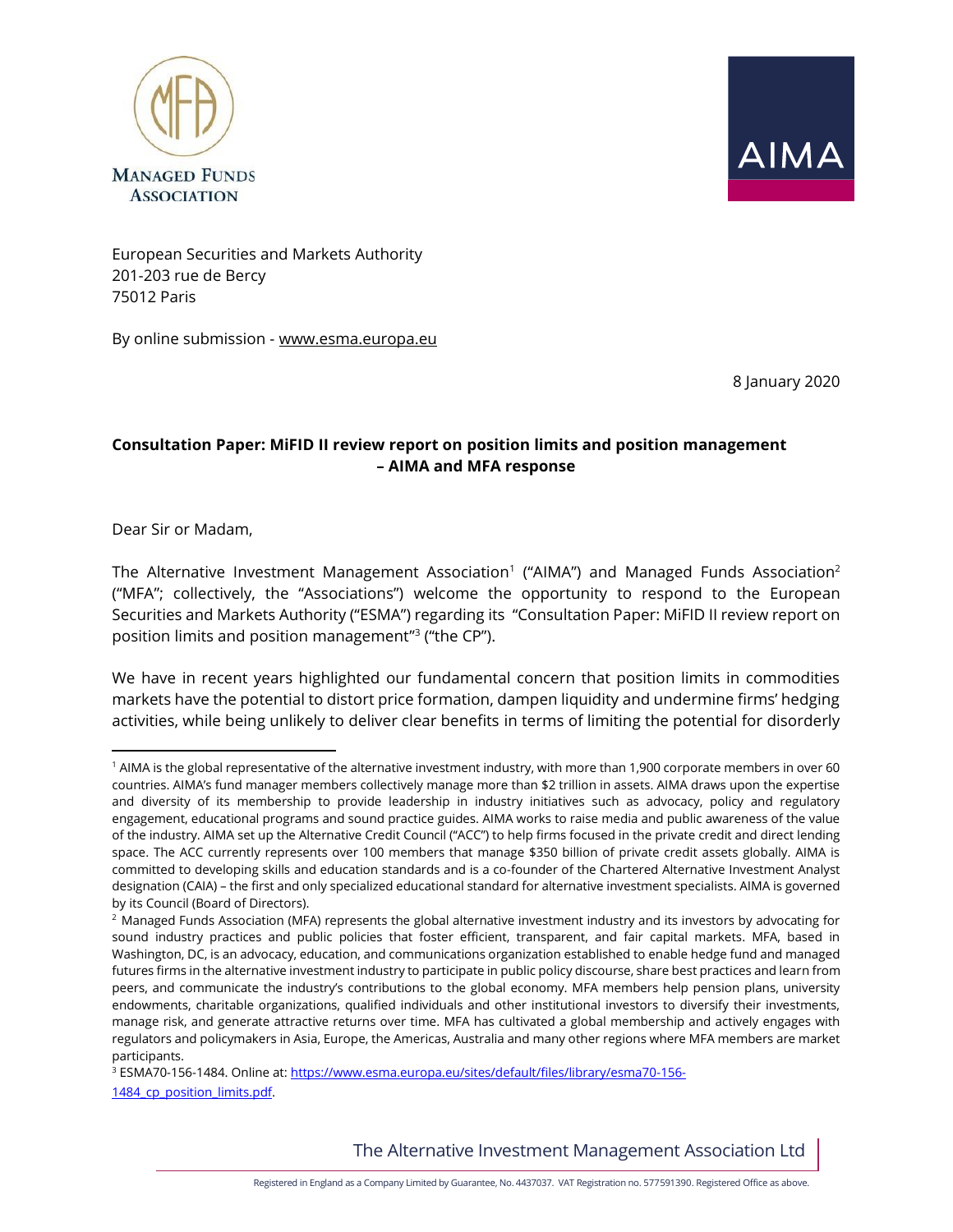trading or market abuse. We therefore welcome ESMA's work to consider whether the MiFID II position limits framework should be modified and believe that ESMA makes a number of helpful suggestions in the CP.

In our detailed response, we make the following points:

- We welcome the potential change to the "Same Contract" provision to introduce a new approach to calculating limits that references the most liquid market where contracts that share the same characteristics trade.
- We support ESMA's conclusion that the position limit framework should not apply to securitized derivatives on the basis that this would be consistent with the treatment of commodity contract for differences ("CFDs") and Exchange Traded Commodities.
- We strongly support implementing limits on a narrower range of contracts. We believe this will greatly reduce the compliance burden associated with the rules, while improving the position for new contracts.
- In determining critical contracts for which limits will be set, we believe the framework should consider whether those contracts have limits under other regimes.

Please refer to the Annex to this letter for further detail on these.

If you would like to discuss any aspect of this submission further, please contact Adam Jacobs-Dean [\(ajacobs-dean@aima.org\)](mailto:ajacobs-dean@aima.org) and Jennifer Han [\(jhan@managedfunds.org\)](mailto:jhan@managedfunds.org).

\*\*\*

Yours truly,

/s/ Adam Jacobs-Dean /s/ Jennifer Han

Adam Jacobs-Dean Head of Markets, Governance and Innovation Alternative Investment Management Association Jennifer Han Associate General Counsel Managed Funds Association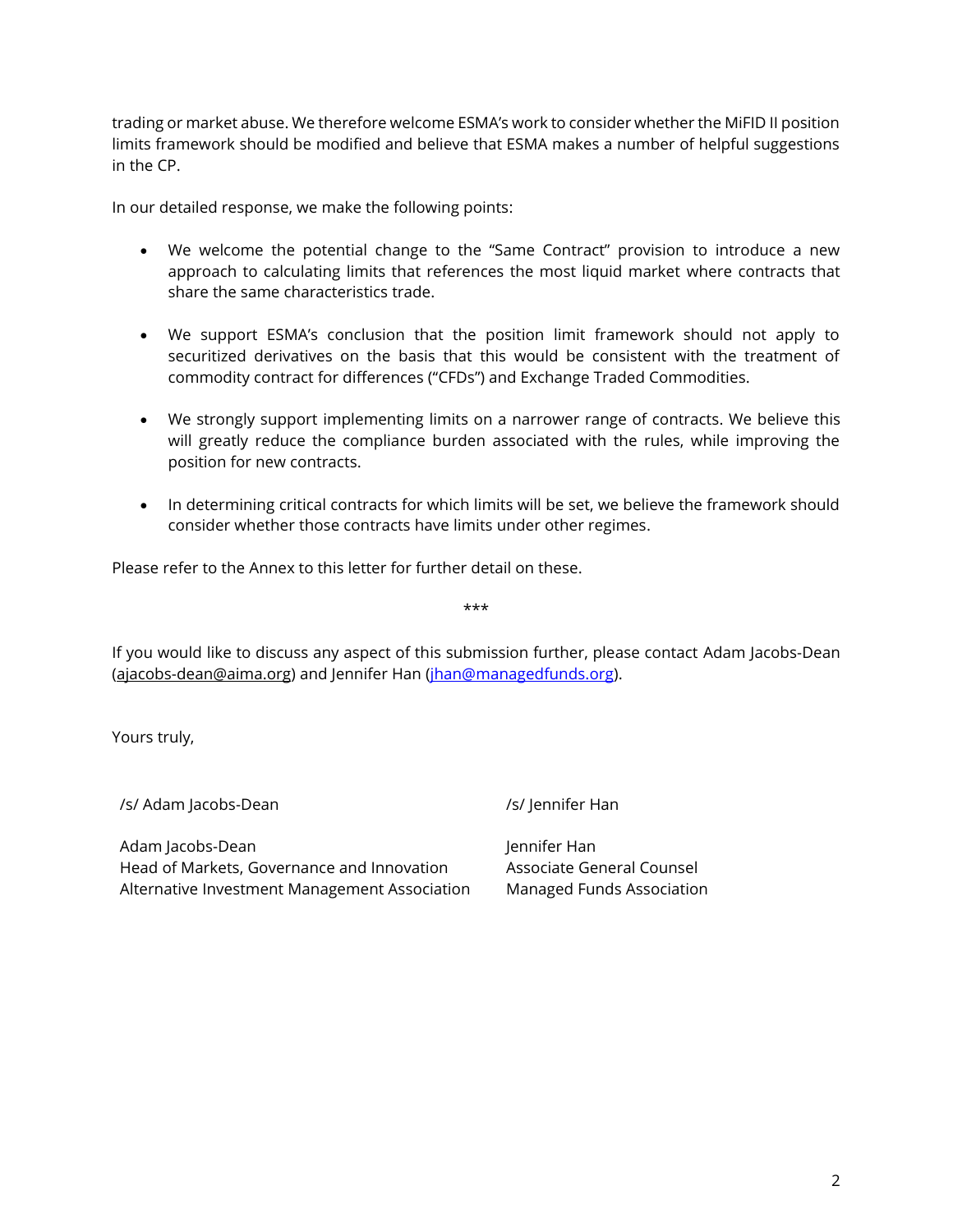#### **Annex**

## **Q 1: Which option (Option 1 or Option 2) do you support for dealing with competing contracts? Please explain why. If you support Option 1, do you have any suggestions for amending the definition of "same contract" in Article 5(1) of RTS 21? If you support another alternative, please explain which one and why.**

We acknowledge ESMA's finding that "Same Contract" provisions are too rigid, leading to a misalignment in the level of limits set for similar contracts on competing venues and potentially disadvantaging venues with a lower level of open interest in a given contract.

Of the options put forward by ESMA – change the definition of "same contract" to make it broader (Option 1) or remove the same contract procedure and instead introduce a new approach to calculating limits that references the most liquid market on which contracts which share the same characteristics trade (Option 2) – our preference is for Option 2. We would caution against Option 1 on the basis that it could necessitate consequential changes to the concept of "economically equivalent OTC" ("EEOTC") contracts, which could lead to unintended consequences and additional compliance uncertainty for our member firms.

We would also note that this shortcoming in the framework could also be tackled by a significant reduction in the set of contracts to which position limits apply, in line with our response to Question 4.

#### **Q 3: Do you agree that the position limit framework should not apply to securitised derivatives? If not, please explain why.**

We support ESMA's conclusion that the position limit framework should not apply to securitized derivatives on the basis that this would be consistent with the treatment of commodity CFDs and Exchange Traded Commodities.

## **Q 4: Which option do you support to address the negative impact of position limits on new and illiquid commodity derivatives: Option 1 or Option 2? Please explain why. If you support another alternative, please explain which one and why.**

We fully agree with ESMA's assessment that position limits can have a negative impact on the viability of new and illiquid contracts, which has broader consequences for innovation and competition in commodities markets. This reflects the fact that the number of participants entering into new commodity derivative contracts tends to be low in the period soon after their launch, such that limits are more likely to restrict participants in their trading activities, thereby leading to a reduction in open interest.

In terms of the potential options that ESMA outlines to deal with this problem – either placing limits only on a narrower range of contracts (Option 1) or creating an additional carve-out for the first year of trading in a contract (Option 2) – our strong preference is for Option 1.

This option has the benefit of being more straightforward from both a supervisory and compliance standpoint and also recognizes that in practice position limits are not effective in mitigating the